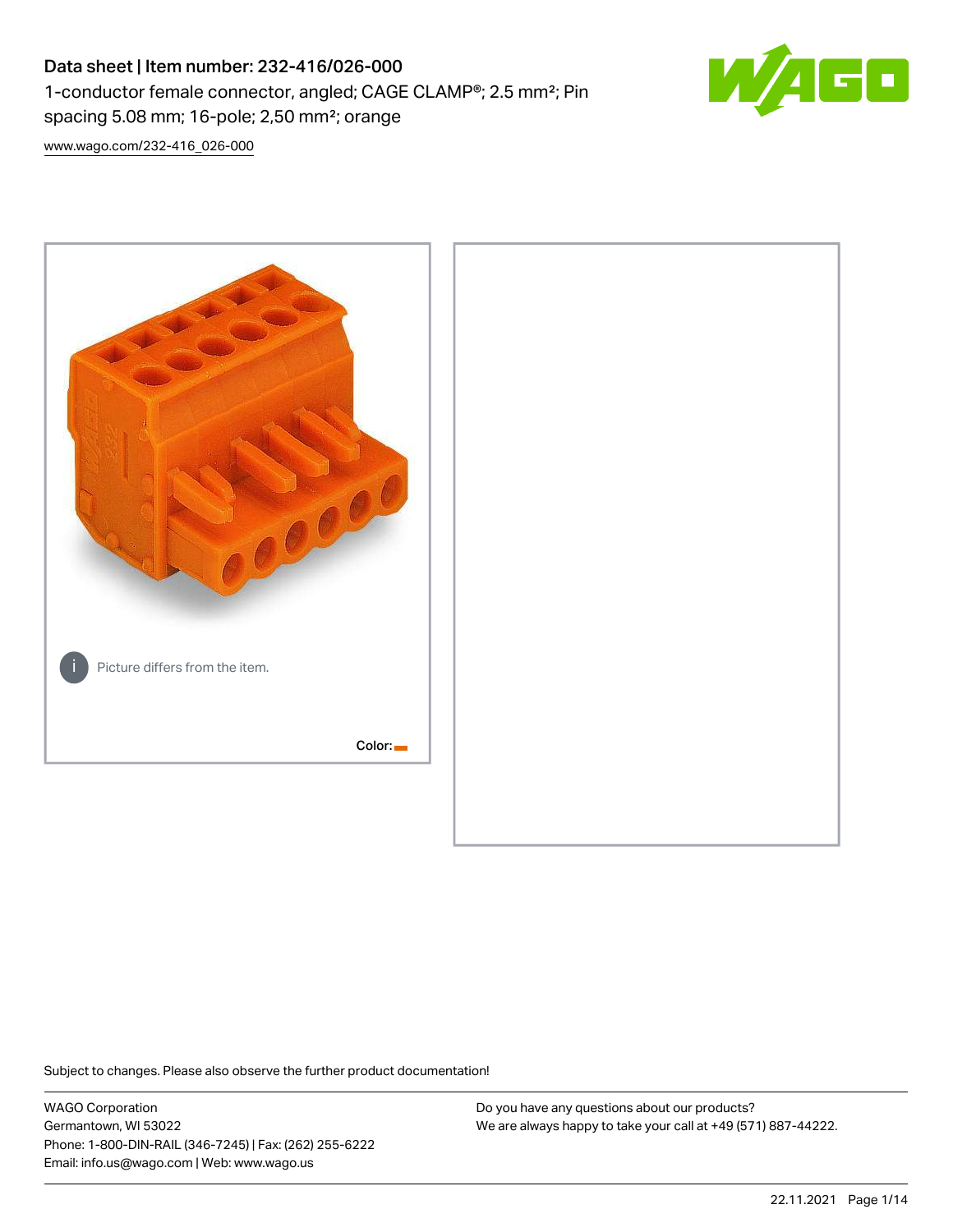

Dimensions in mm

Total length = (pole no. x pin spacing) + 1.5 mm + 0.9 mm

2- to 3-pole female connectors – one latch only

#### Item description

- **Universal connection for all conductor types**
- Easy cable pre-assembly and on-unit wiring via vertical and horizontal CAGE CLAMP<sup>®</sup> actuation  $\blacksquare$
- $\blacksquare$ Integrated test ports
- $\blacksquare$ With coding fingers

Subject to changes. Please also observe the further product documentation! Data

WAGO Corporation Germantown, WI 53022 Phone: 1-800-DIN-RAIL (346-7245) | Fax: (262) 255-6222 Email: info.us@wago.com | Web: www.wago.us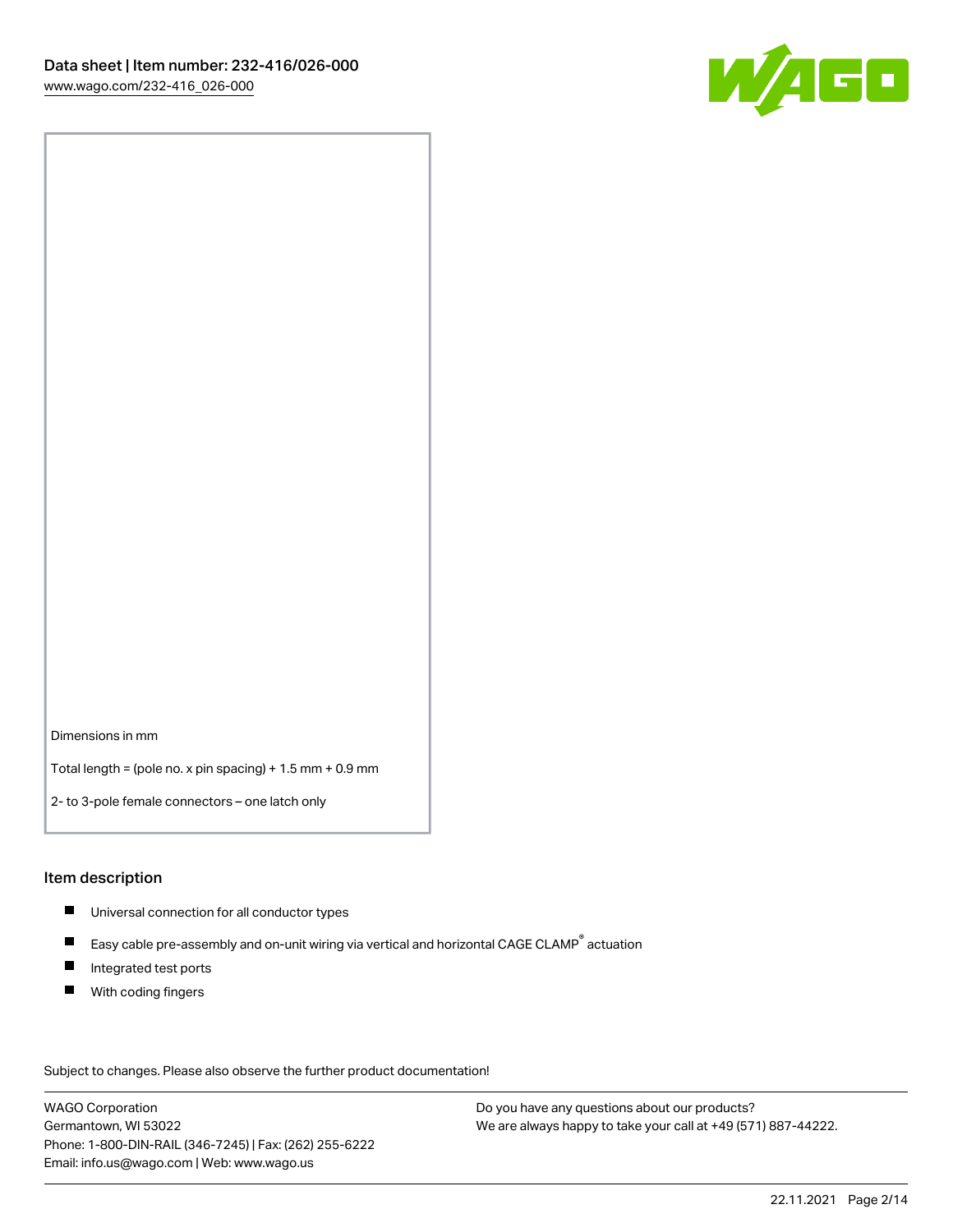

## Data Notes

| Safety information 1 | The MCS-MULTI CONNECTION SYSTEM includes connectors<br>without breaking capacity in accordance with DIN EN 61984. When<br>used as intended, these connectors must not be connected<br>/disconnected when live or under load. The circuit design should<br>ensure header pins, which can be touched, are not live when<br>unmated. |
|----------------------|-----------------------------------------------------------------------------------------------------------------------------------------------------------------------------------------------------------------------------------------------------------------------------------------------------------------------------------|
| Variants:            | Gold-plated or partially gold-plated contact surfaces<br>Other versions (or variants) can be requested from WAGO Sales or<br>configured at https://configurator.wago.com/                                                                                                                                                         |

### Electrical data

## IEC Approvals

| Ratings per                 | IEC/EN 60664-1                                                        |
|-----------------------------|-----------------------------------------------------------------------|
| Rated voltage (III / 3)     | 320 V                                                                 |
| Rated surge voltage (III/3) | 4 <sub>k</sub> V                                                      |
| Rated voltage (III/2)       | 320 V                                                                 |
| Rated surge voltage (III/2) | 4 <sub>k</sub> V                                                      |
| Nominal voltage (II/2)      | 630 V                                                                 |
| Rated surge voltage (II/2)  | 4 <sub>k</sub> V                                                      |
| Rated current               | 14A                                                                   |
| Legend (ratings)            | $(III / 2)$ $\triangle$ Overvoltage category III / Pollution degree 2 |

### UL Approvals

| Approvals per                  | UL 1059 |
|--------------------------------|---------|
| Rated voltage UL (Use Group B) | 300 V   |
| Rated current UL (Use Group B) | 15 A    |
| Rated voltage UL (Use Group D) | 300 V   |
| Rated current UL (Use Group D) | 10 A    |

## Ratings per UL

| Rated voltage UL 1977 | 300 V |
|-----------------------|-------|
| Rated current UL 1977 |       |

### CSA Approvals

Approvals per CSA

Subject to changes. Please also observe the further product documentation!

| <b>WAGO Corporation</b>                                | Do you have any questions about our products?                 |
|--------------------------------------------------------|---------------------------------------------------------------|
| Germantown, WI 53022                                   | We are always happy to take your call at +49 (571) 887-44222. |
| Phone: 1-800-DIN-RAIL (346-7245)   Fax: (262) 255-6222 |                                                               |
| Email: info.us@wago.com   Web: www.wago.us             |                                                               |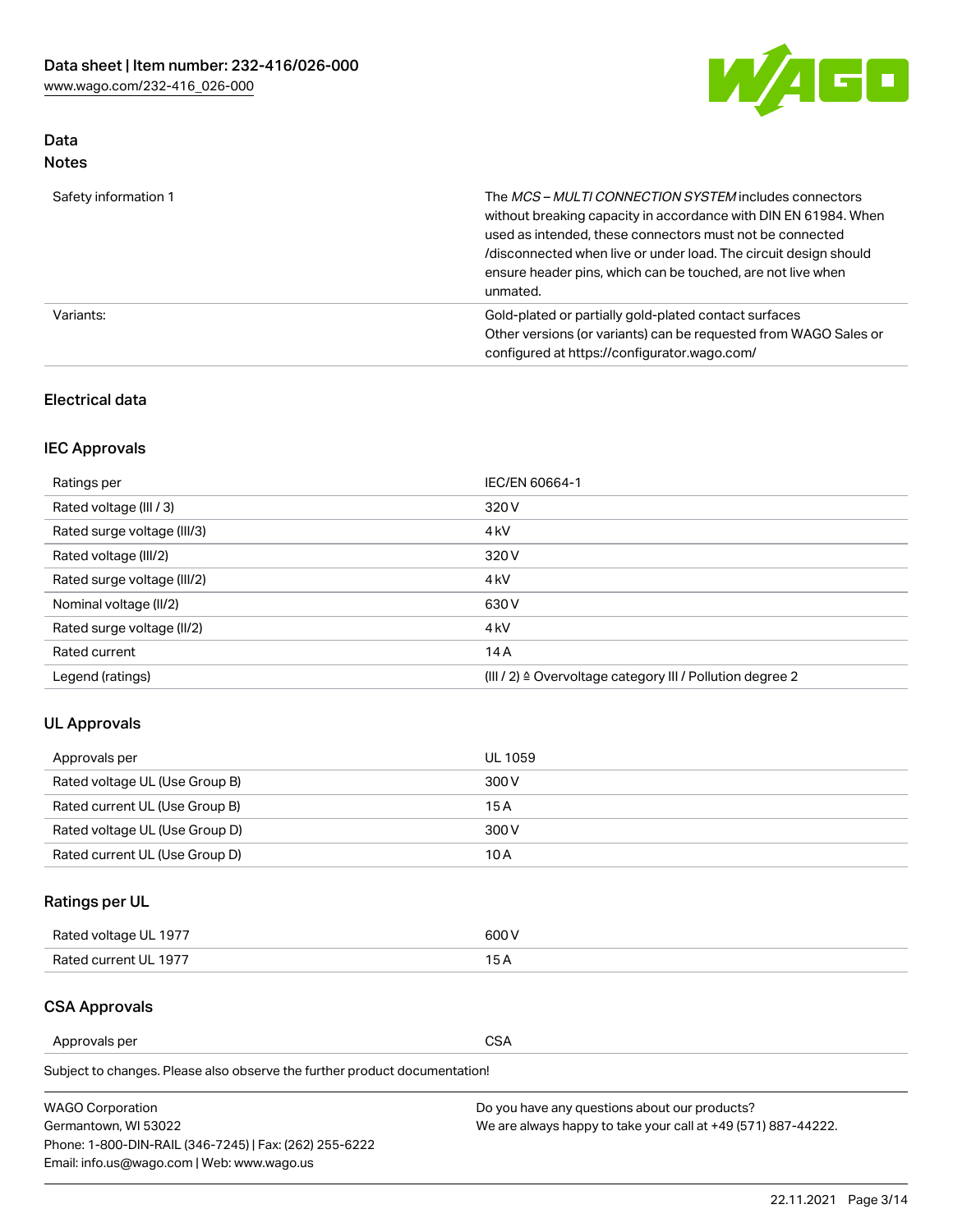[www.wago.com/232-416\\_026-000](http://www.wago.com/232-416_026-000)



| Rated voltage CSA (Use Group B) | 300 V |
|---------------------------------|-------|
| Rated current CSA (Use Group B) | 15 A  |
| Rated voltage CSA (Use Group D) | 300 V |
| Rated current CSA (Use Group D) | 10 A  |

#### Connection data

| Total number of connection points | 16 |
|-----------------------------------|----|
| Total number of potentials        | 16 |
| Number of connection types        |    |
| Number of levels                  |    |

#### Connection 1

| Connection technology                             | CAGE CLAMP®                            |
|---------------------------------------------------|----------------------------------------|
| Actuation type                                    | Operating tool                         |
| Solid conductor                                   | $0.082.5$ mm <sup>2</sup> / 28  12 AWG |
| Fine-stranded conductor                           | $0.082.5$ mm <sup>2</sup> / 28  12 AWG |
| Fine-stranded conductor; with insulated ferrule   | $0.251.5$ mm <sup>2</sup>              |
| Fine-stranded conductor; with uninsulated ferrule | $0.252.5$ mm <sup>2</sup>              |
| Strip length                                      | $89$ mm $/ 0.310.35$ inch              |
| Number of poles                                   | 16                                     |
| Conductor entry direction to mating direction     | 90°                                    |

### Physical data

| Pin spacing | 5.08 mm / 0.2 inch    |
|-------------|-----------------------|
| Width       | 83.68 mm / 3.294 inch |
| Height      | 19.9 mm / 0.783 inch  |
| Depth       | 22.75 mm / 0.896 inch |

### Mechanical data

| --<br>Design | angled<br>. . |
|--------------|---------------|
|              |               |

### Plug-in connection

| Contact type (pluggable connector) | Female connector/socket |
|------------------------------------|-------------------------|
| Connector (connection type)        | for conductor           |
| Mismating protection               | No                      |
| Locking of plug-in connection      | Without                 |

Subject to changes. Please also observe the further product documentation!

| <b>WAGO Corporation</b>                                | Do you have any questions about our products?                 |
|--------------------------------------------------------|---------------------------------------------------------------|
| Germantown, WI 53022                                   | We are always happy to take your call at +49 (571) 887-44222. |
| Phone: 1-800-DIN-RAIL (346-7245)   Fax: (262) 255-6222 |                                                               |
| Email: info.us@wago.com   Web: www.wago.us             |                                                               |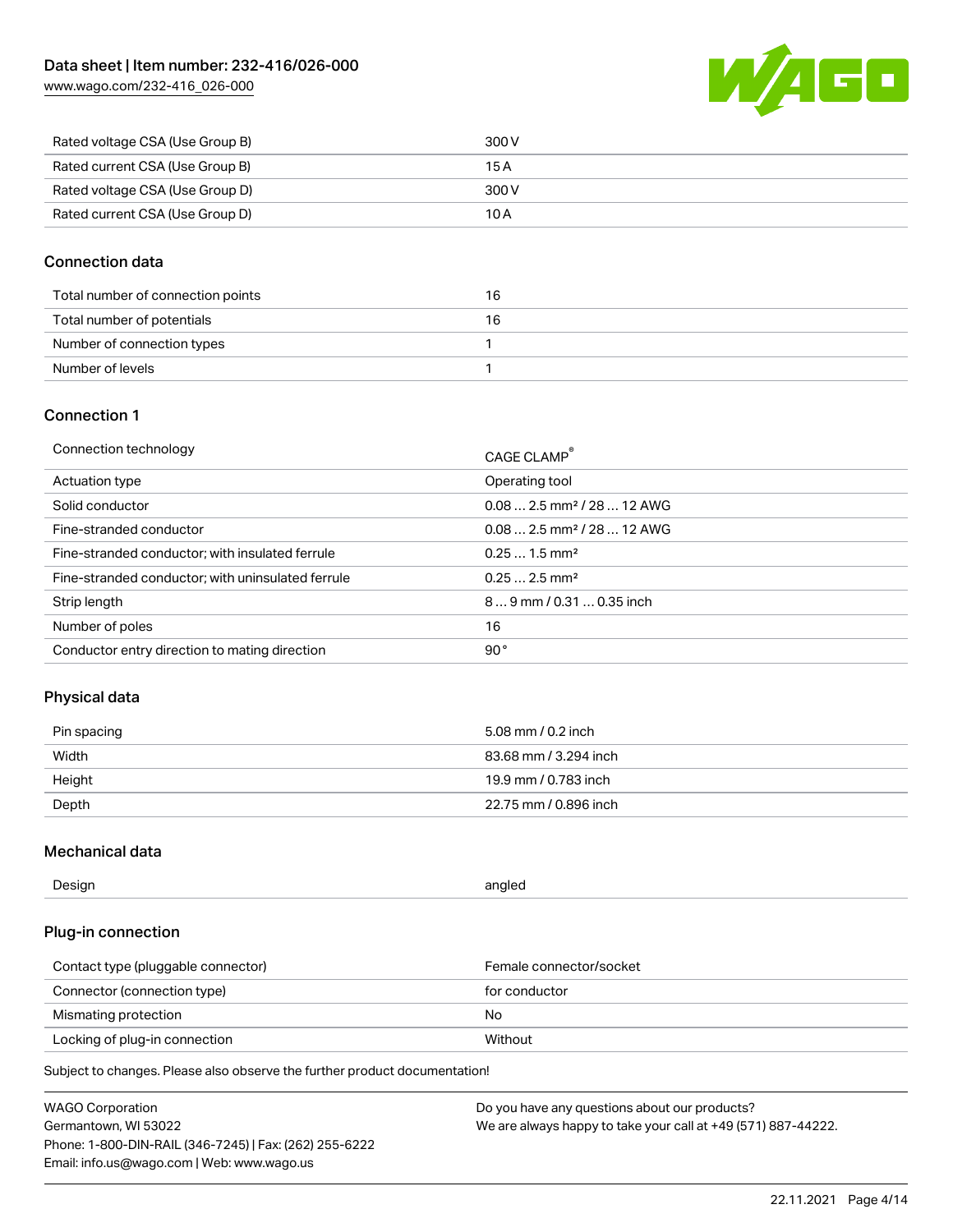

#### Material data

| Color                       | orange                            |
|-----------------------------|-----------------------------------|
| Material group              |                                   |
| Insulation material         | Polyamide (PA66)                  |
| Flammability class per UL94 | V <sub>0</sub>                    |
| Clamping spring material    | Chrome nickel spring steel (CrNi) |
| Contact material            | Copper alloy                      |
| Contact plating             | tin-plated                        |
| Fire load                   | 0.487 MJ                          |
| Weight                      | 29.9g                             |

#### Environmental requirements

| Limit temperature range<br>. | . +85 °ົ<br>cn.<br>-ou |  |
|------------------------------|------------------------|--|
|------------------------------|------------------------|--|

#### Commercial data

| Product Group         | 3 (Multi Conn. System) |
|-----------------------|------------------------|
| PU (SPU)              | 25 Stück               |
| Packaging type        | box                    |
| Country of origin     | PL                     |
| <b>GTIN</b>           | 4044918390163          |
| Customs tariff number | 8536694040             |

### Approvals / Certificates

#### Country specific Approvals

| Logo                | Approval                                            | <b>Additional Approval Text</b> | Certificate<br>name |
|---------------------|-----------------------------------------------------|---------------------------------|---------------------|
|                     | CВ<br>DEKRA Certification B.V.                      | IEC 61984                       | NL-39756            |
| EMA<br><b>INEUR</b> | <b>KEMA/KEUR</b><br><b>DEKRA Certification B.V.</b> | EN 61984                        | 2190761.01          |

#### Ship Approvals

|      |                             |                                 | Certificate |
|------|-----------------------------|---------------------------------|-------------|
| Logo | Approval                    | <b>Additional Approval Text</b> | name        |
|      | <b>ABS</b>                  | $\overline{\phantom{0}}$        | 19-         |
|      | American Bureau of Shipping |                                 | HG15869876- |

Subject to changes. Please also observe the further product documentation!

| <b>WAGO Corporation</b>                                |   |
|--------------------------------------------------------|---|
| Germantown, WI 53022                                   | N |
| Phone: 1-800-DIN-RAIL (346-7245)   Fax: (262) 255-6222 |   |
| Email: info.us@wago.com   Web: www.wago.us             |   |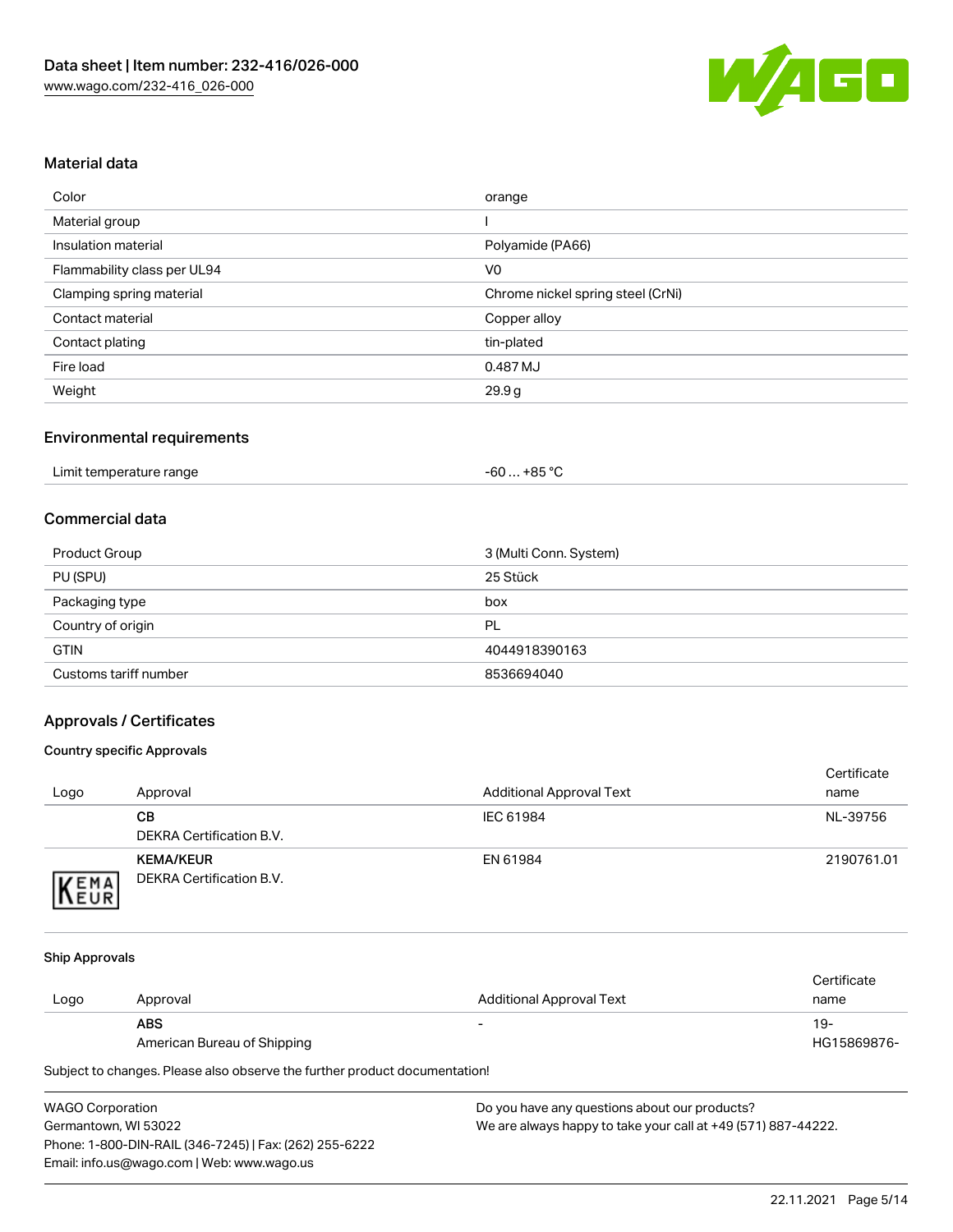

| <b>ABS</b>          |                                        |                                 | <b>PDA</b>  |
|---------------------|----------------------------------------|---------------------------------|-------------|
|                     | BV                                     | IEC 60998                       | 11915/D0 BV |
|                     | Bureau Veritas S.A.                    |                                 |             |
| <b>BUNEAU</b>       |                                        |                                 |             |
|                     | <b>DNV GL</b>                          | EN 60998                        | TAE000016Z  |
|                     | Det Norske Veritas, Germanischer Lloyd |                                 |             |
| <b>UL-Approvals</b> |                                        |                                 |             |
|                     |                                        |                                 | Certificate |
| Logo                | Approval                               | <b>Additional Approval Text</b> | name        |
|                     | UL                                     | <b>UL 1977</b>                  | E45171      |
|                     | UL International Germany GmbH          |                                 |             |
|                     | UR                                     | <b>UL 1059</b>                  | E45172      |
|                     | Underwriters Laboratories Inc.         |                                 |             |

## Counterpart

| <b>Canada</b> | Item no.231-646<br>Male connector; 16-pole; Pin spacing 5.08 mm; orange                                              | www.wago.com/231-646         |
|---------------|----------------------------------------------------------------------------------------------------------------------|------------------------------|
|               | Item no.231-346/001-000<br>Male header; 16-pole; THT; 1.0 x 1.0 mm solder pin; straight; pin spacing 5.08 mm; orange | www.wago.com/231-346/001-000 |
| 55            | Item no.231-546/001-000<br>Male header; 16-pole; THT; 1.0 x 1.0 mm solder pin; angled; pin spacing 5.08 mm; orange   | www.wago.com/231-546/001-000 |
|               |                                                                                                                      |                              |

#### Optional accessories

Testing accessories

Testing accessories

Subject to changes. Please also observe the further product documentation!

WAGO Corporation Germantown, WI 53022 Phone: 1-800-DIN-RAIL (346-7245) | Fax: (262) 255-6222 Email: info.us@wago.com | Web: www.wago.us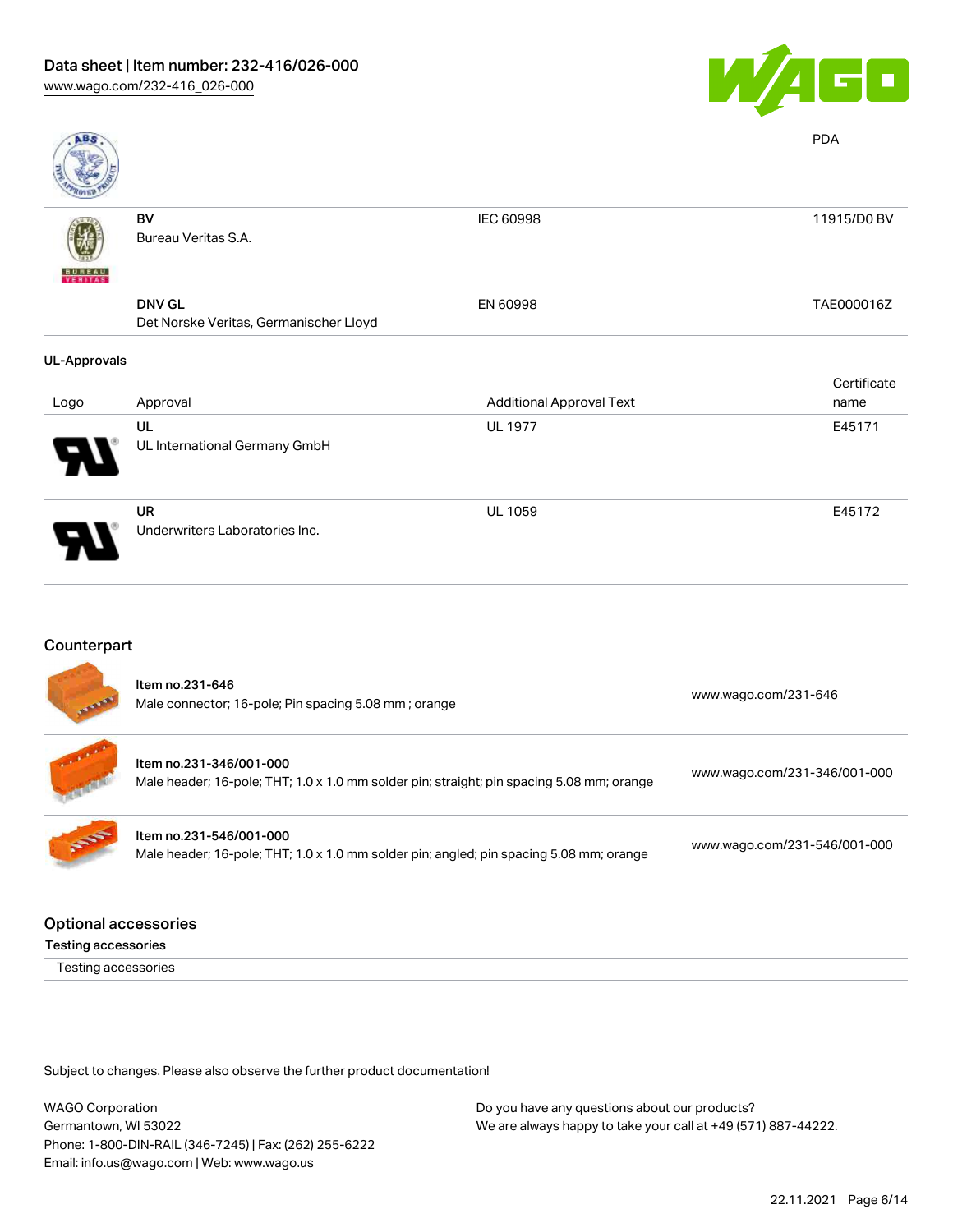[www.wago.com/232-416\\_026-000](http://www.wago.com/232-416_026-000)



Item no.: 210-136 Test plug; 2 mm Ø; with 500 mm cable



[www.wago.com/210-136](http://www.wago.com/210-136)

|                     | Item no.: 231-661<br>Test plugs for female connectors; for 5 mm and 5.08 mm pin spacing; 2,50 mm <sup>2</sup> ; light gray | www.wago.com/231-661             |
|---------------------|----------------------------------------------------------------------------------------------------------------------------|----------------------------------|
| Cover               |                                                                                                                            |                                  |
| Cover               |                                                                                                                            |                                  |
|                     | Item no.: 231-669                                                                                                          |                                  |
|                     | Lockout caps; for covering unused clamping units; orange                                                                   | www.wago.com/231-669             |
| Marking accessories |                                                                                                                            |                                  |
| Marking strip       |                                                                                                                            |                                  |
|                     | Item no.: 210-331/508-103                                                                                                  |                                  |
|                     | Marking strips; as a DIN A4 sheet; MARKED; 1-12 (200x); Height of marker strip: 2.3 mm/0.091 in; Strip                     | www.wago.com/210-331             |
|                     | length 182 mm; Horizontal marking; Self-adhesive; white                                                                    | /508-103                         |
|                     | Item no.: 210-331/508-104                                                                                                  |                                  |
|                     | Marking strips; as a DIN A4 sheet; MARKED; 13-24 (200x); Height of marker strip: 2.3 mm/0.091 in; Strip                    | www.wago.com/210-331             |
|                     | length 182 mm; Horizontal marking; Self-adhesive; white                                                                    | /508-104                         |
|                     | Item no.: 210-332/508-202                                                                                                  |                                  |
|                     | Marking strips; as a DIN A4 sheet; MARKED; 1-16 (160x); Height of marker strip: 3 mm; Strip length 182                     | www.wago.com/210-332             |
|                     | mm; Horizontal marking; Self-adhesive; white                                                                               | /508-202                         |
|                     | Item no.: 210-332/508-204                                                                                                  |                                  |
|                     | Marking strips; as a DIN A4 sheet; MARKED; 17-32 (160x); Height of marker strip: 3 mm; Strip length                        | www.wago.com/210-332<br>/508-204 |
|                     | 182 mm; Horizontal marking; Self-adhesive; white                                                                           |                                  |
|                     | Item no.: 210-332/508-206                                                                                                  |                                  |
|                     | Marking strips; as a DIN A4 sheet; MARKED; 33-48 (160x); Height of marker strip: 3 mm; Strip length                        | www.wago.com/210-332<br>/508-206 |
|                     | 182 mm; Horizontal marking; Self-adhesive; white                                                                           |                                  |
|                     | Item no.: 210-332/508-205                                                                                                  |                                  |
|                     | Marking strips; as a DIN A4 sheet; MARKED; 1-32 (80x); Height of marker strip: 3 mm; Strip length 182                      | www.wago.com/210-332<br>/508-205 |
|                     | mm; Horizontal marking; Self-adhesive; white                                                                               |                                  |
| <b>Tools</b>        |                                                                                                                            |                                  |
| Operating tool      |                                                                                                                            |                                  |
|                     | Item no.: 209-130                                                                                                          | www.wago.com/209-130             |
|                     | Operating tool; suitable for 264, 280 and 281 Series; 1-way; of insulating material; white                                 |                                  |
|                     | Item no.: 231-159                                                                                                          |                                  |
|                     | Operating tool; natural                                                                                                    | www.wago.com/231-159             |
|                     | Item no.: 231-231                                                                                                          |                                  |
|                     | Combination operating tool; red                                                                                            | www.wago.com/231-231             |

Subject to changes. Please also observe the further product documentation!

WAGO Corporation Germantown, WI 53022 Phone: 1-800-DIN-RAIL (346-7245) | Fax: (262) 255-6222 Email: info.us@wago.com | Web: www.wago.us Do you have any questions about our products? We are always happy to take your call at +49 (571) 887-44222.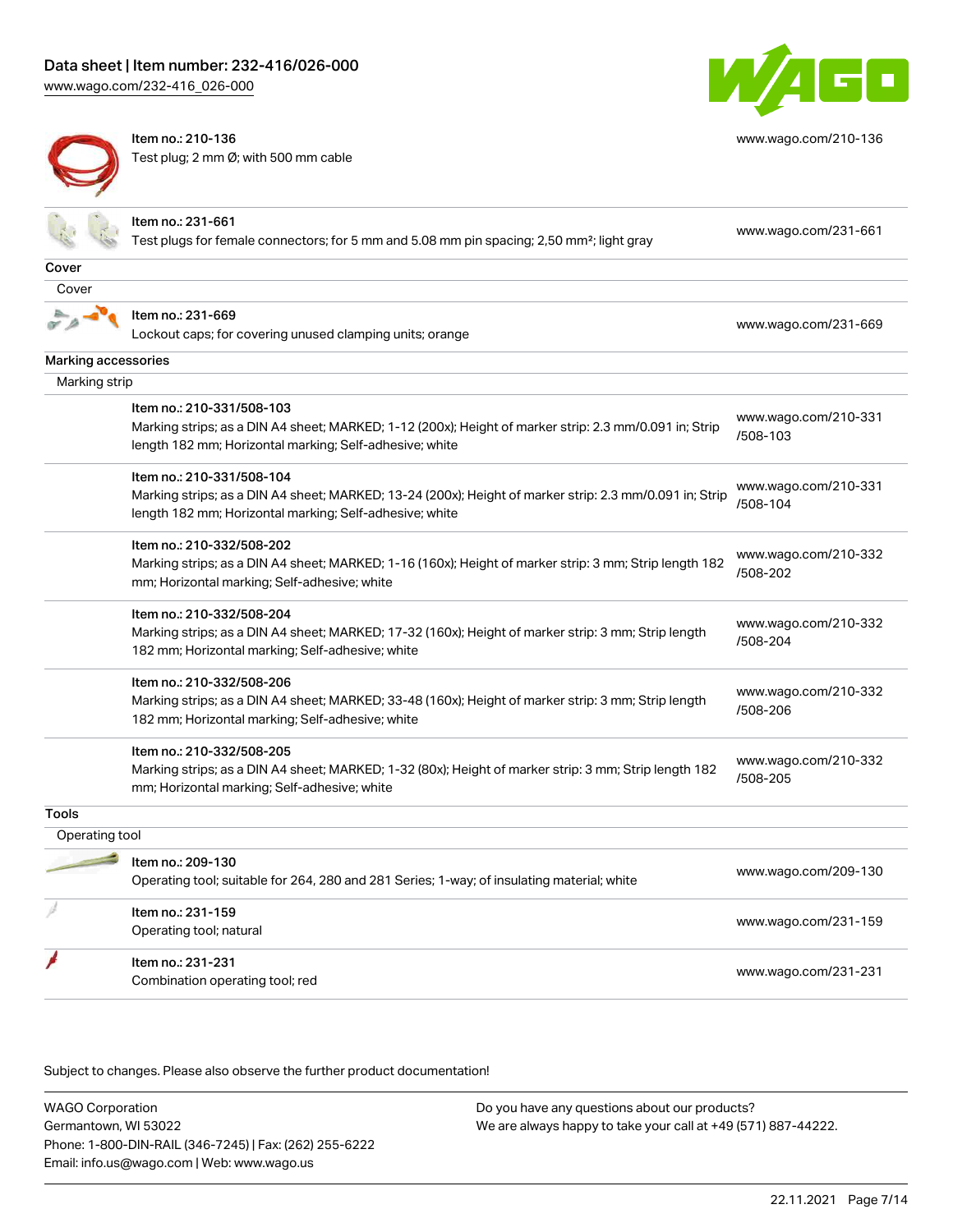W/AGO

|          | Item no.: 231-131<br>Operating tool; made of insulating material; 1-way; loose; white | www.wago.com/231-131 |
|----------|---------------------------------------------------------------------------------------|----------------------|
|          | Item no.: 231-291<br>Operating tool; made of insulating material; 1-way; loose; red   | www.wago.com/231-291 |
|          | Item no.: 280-432<br>Operating tool; made of insulating material; 2-way; white        | www.wago.com/280-432 |
|          | Item no.: 280-434<br>Operating tool; made of insulating material; 4-way               | www.wago.com/280-434 |
|          | Item no.: 280-437<br>Operating tool; made of insulating material; 7-way               | www.wago.com/280-437 |
|          | Item no.: 280-440<br>Operating tool; made of insulating material; 10-way              | www.wago.com/280-440 |
|          | Item no.: 280-435<br>Operating tool; made of insulating material; 5-way; gray         | www.wago.com/280-435 |
|          | Item no.: 280-436<br>Operating tool; made of insulating material; 6-way               | www.wago.com/280-436 |
|          | Item no.: 280-438<br>Operating tool; made of insulating material; 8-way               | www.wago.com/280-438 |
|          | Item no.: 280-433<br>Operating tool; made of insulating material; 3-way               | www.wago.com/280-433 |
| Jumpers  |                                                                                       |                      |
| Jumper   |                                                                                       |                      |
|          | Item no.: 231-905<br>Jumper; for conductor entry; 5-way; insulated; gray              | www.wago.com/231-905 |
|          | Item no.: 231-903<br>Jumper; for conductor entry; 3-way; insulated; gray              | www.wago.com/231-903 |
|          | Item no.: 231-907<br>Jumper; for conductor entry; 7-way; insulated; gray              | www.wago.com/231-907 |
|          | Item no.: 231-910<br>Jumper; for conductor entry; 10-way; insulated; gray             | www.wago.com/231-910 |
|          | Item no.: 231-902<br>Jumper; for conductor entry; 2-way; insulated; gray              | www.wago.com/231-902 |
| Ferrules |                                                                                       |                      |
| Ferrule  |                                                                                       |                      |

Subject to changes. Please also observe the further product documentation!

WAGO Corporation Germantown, WI 53022 Phone: 1-800-DIN-RAIL (346-7245) | Fax: (262) 255-6222 Email: info.us@wago.com | Web: www.wago.us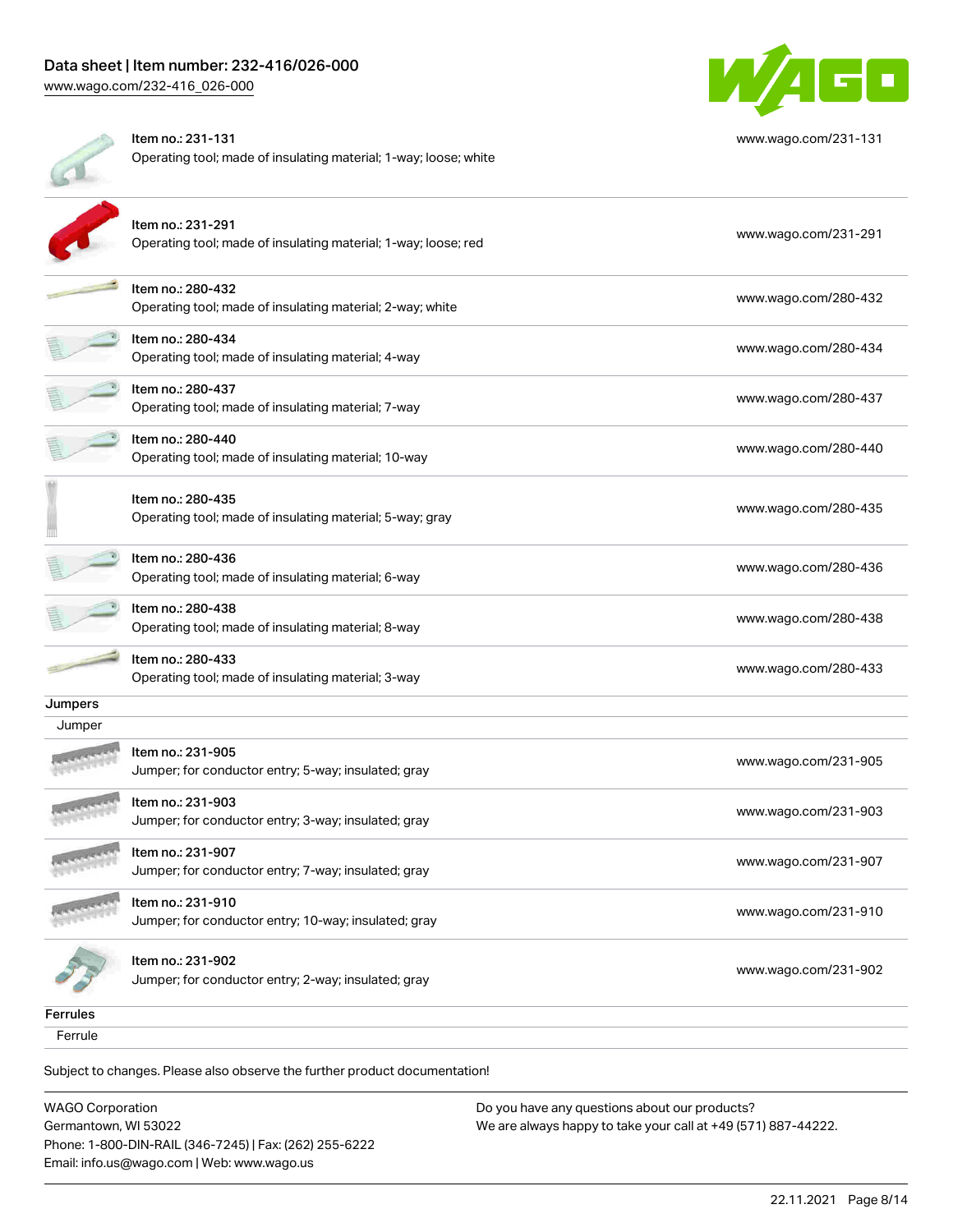## Data sheet | Item number: 232-416/026-000

[www.wago.com/232-416\\_026-000](http://www.wago.com/232-416_026-000)



| î. | Ferrule; Sleeve for 1 mm <sup>2</sup> / AWG 18; uninsulated; electro-tin plated; silver-colored<br>Item no.: 216-122                                                              | www.wago.com/216-123<br>www.wago.com/216-122 |
|----|-----------------------------------------------------------------------------------------------------------------------------------------------------------------------------------|----------------------------------------------|
| Ĭ. | Ferrule; Sleeve for 0.75 mm <sup>2</sup> / AWG 20; uninsulated; electro-tin plated; silver-colored<br>Item no.: 216-124                                                           | www.wago.com/216-124                         |
|    | Ferrule; Sleeve for 1.5 mm <sup>2</sup> / AWG 16; uninsulated; electro-tin plated<br>Item no.: 216-142                                                                            |                                              |
|    | Ferrule; Sleeve for 0.75 mm <sup>2</sup> / 18 AWG; uninsulated; electro-tin plated; electrolytic copper; gastight<br>crimped; acc. to DIN 46228, Part 1/08.92                     | www.wago.com/216-142                         |
|    | Item no.: 216-132<br>Ferrule; Sleeve for 0.34 mm <sup>2</sup> / AWG 24; uninsulated; electro-tin plated                                                                           | www.wago.com/216-132                         |
| î. | Item no.: 216-121<br>Ferrule; Sleeve for 0.5 mm <sup>2</sup> / AWG 22; uninsulated; electro-tin plated; silver-colored                                                            | www.wago.com/216-121                         |
|    | Item no.: 216-143<br>Ferrule; Sleeve for 1 mm <sup>2</sup> / AWG 18; uninsulated; electro-tin plated; electrolytic copper; gastight<br>crimped; acc. to DIN 46228, Part 1/08.92   | www.wago.com/216-143                         |
|    | Item no.: 216-131<br>Ferrule; Sleeve for 0.25 mm <sup>2</sup> / AWG 24; uninsulated; electro-tin plated; silver-colored                                                           | www.wago.com/216-131                         |
|    | Item no.: 216-141<br>Ferrule; Sleeve for 0.5 mm <sup>2</sup> / 20 AWG; uninsulated; electro-tin plated; electrolytic copper; gastight<br>crimped; acc. to DIN 46228, Part 1/08.92 | www.wago.com/216-141                         |
| 1  | Item no.: 216-152<br>Ferrule; Sleeve for 0.34 mm <sup>2</sup> / AWG 24; uninsulated; electro-tin plated                                                                           | www.wago.com/216-152                         |
|    | Item no.: 216-203<br>Ferrule; Sleeve for 1 mm <sup>2</sup> / AWG 18; insulated; electro-tin plated; red                                                                           | www.wago.com/216-203                         |
|    | Item no.: 216-202<br>Ferrule; Sleeve for 0.75 mm <sup>2</sup> / 18 AWG; insulated; electro-tin plated; gray                                                                       | www.wago.com/216-202                         |
|    | Item no.: 216-151                                                                                                                                                                 | www.wago.com/216-151                         |

Germantown, WI 53022 Phone: 1-800-DIN-RAIL (346-7245) | Fax: (262) 255-6222 Email: info.us@wago.com | Web: www.wago.us

We are always happy to take your call at +49 (571) 887-44222.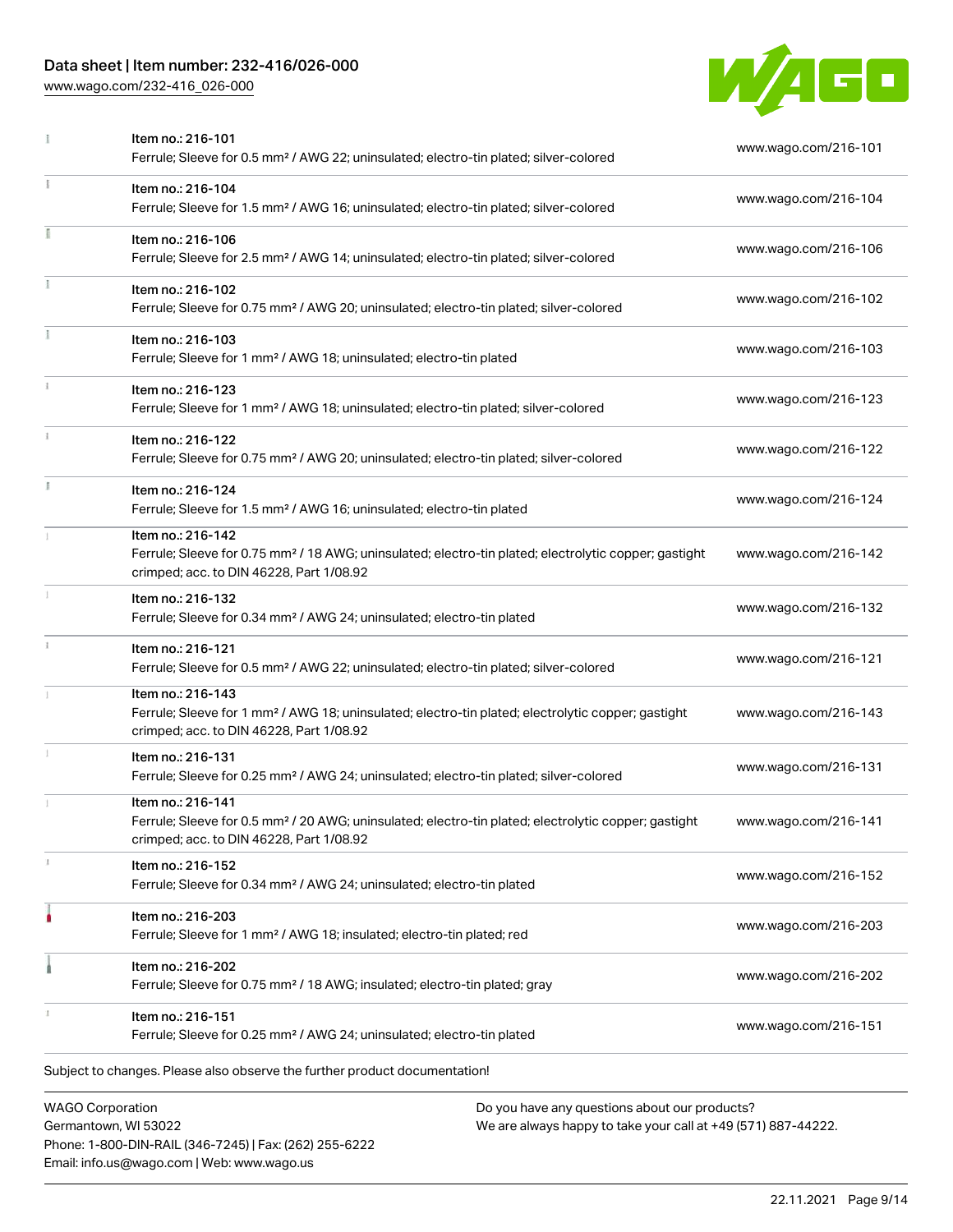## Data sheet | Item number: 232-416/026-000

Phone: 1-800-DIN-RAIL (346-7245) | Fax: (262) 255-6222

Email: info.us@wago.com | Web: www.wago.us

[www.wago.com/232-416\\_026-000](http://www.wago.com/232-416_026-000)



|                         | Item no.: 216-204                                                                                                                                                                                       |                                                                                                                | www.wago.com/216-204 |
|-------------------------|---------------------------------------------------------------------------------------------------------------------------------------------------------------------------------------------------------|----------------------------------------------------------------------------------------------------------------|----------------------|
|                         | Ferrule; Sleeve for 1.5 mm <sup>2</sup> / AWG 16; insulated; electro-tin plated; black                                                                                                                  |                                                                                                                |                      |
|                         | Item no.: 216-144<br>Ferrule; Sleeve for 1.5 mm <sup>2</sup> / AWG 16; uninsulated; electro-tin plated; electrolytic copper; gastight<br>crimped; acc. to DIN 46228, Part 1/08.92; silver-colored       |                                                                                                                | www.wago.com/216-144 |
|                         | Item no.: 216-201<br>Ferrule; Sleeve for 0.5 mm <sup>2</sup> / 20 AWG; insulated; electro-tin plated; white                                                                                             |                                                                                                                | www.wago.com/216-201 |
|                         | Item no.: 216-223<br>Ferrule; Sleeve for 1 mm <sup>2</sup> / AWG 18; insulated; electro-tin plated; red                                                                                                 |                                                                                                                | www.wago.com/216-223 |
|                         | Item no.: 216-241<br>Ferrule; Sleeve for 0.5 mm <sup>2</sup> / 20 AWG; insulated; electro-tin plated; electrolytic copper; gastight<br>crimped; acc. to DIN 46228, Part 4/09.90; white                  |                                                                                                                | www.wago.com/216-241 |
|                         | Item no.: 216-242<br>Ferrule; Sleeve for 0.75 mm <sup>2</sup> / 18 AWG; insulated; electro-tin plated; electrolytic copper; gastight<br>crimped; acc. to DIN 46228, Part 4/09.90; gray                  |                                                                                                                | www.wago.com/216-242 |
|                         | Item no.: 216-222<br>Ferrule; Sleeve for 0.75 mm <sup>2</sup> / 18 AWG; insulated; electro-tin plated; gray                                                                                             |                                                                                                                | www.wago.com/216-222 |
|                         | Item no.: 216-221<br>Ferrule; Sleeve for 0.5 mm <sup>2</sup> / 20 AWG; insulated; electro-tin plated; white                                                                                             |                                                                                                                | www.wago.com/216-221 |
|                         | Item no.: 216-224<br>Ferrule; Sleeve for 1.5 mm <sup>2</sup> / AWG 16; insulated; electro-tin plated; black                                                                                             |                                                                                                                | www.wago.com/216-224 |
|                         | Item no.: 216-243<br>Ferrule; Sleeve for 1 mm <sup>2</sup> / AWG 18; insulated; electro-tin plated; electrolytic copper; gastight crimped; www.wago.com/216-243<br>acc. to DIN 46228, Part 4/09.90; red |                                                                                                                |                      |
| 1                       | Item no.: 216-244<br>Ferrule; Sleeve for 1.5 mm <sup>2</sup> / AWG 16; insulated; electro-tin plated; electrolytic copper; gastight<br>crimped; acc. to DIN 46228, Part 4/09.90; black                  |                                                                                                                | www.wago.com/216-244 |
|                         | Item no.: 216-263<br>Ferrule; Sleeve for 1 mm <sup>2</sup> / AWG 18; insulated; electro-tin plated; electrolytic copper; gastight crimped; www.wago.com/216-263<br>acc. to DIN 46228, Part 4/09.90; red |                                                                                                                |                      |
|                         | Item no.: 216-264<br>Ferrule; Sleeve for 1.5 mm <sup>2</sup> / AWG 16; insulated; electro-tin plated; electrolytic copper; gastight<br>crimped; acc. to DIN 46228, Part 4/09.90; black                  |                                                                                                                | www.wago.com/216-264 |
|                         | Item no.: 216-284<br>Ferrule; Sleeve for 1.5 mm <sup>2</sup> / AWG 16; insulated; electro-tin plated; electrolytic copper; gastight<br>crimped; acc. to DIN 46228, Part 4/09.90; black                  |                                                                                                                | www.wago.com/216-284 |
|                         | Item no.: 216-262<br>Ferrule; Sleeve for 0.75 mm <sup>2</sup> / 18 AWG; insulated; electro-tin plated; electrolytic copper; gastight<br>crimped; acc. to DIN 46228, Part 4/09.90; gray                  |                                                                                                                | www.wago.com/216-262 |
|                         | Item no.: 216-301<br>Ferrule; Sleeve for 0.25 mm <sup>2</sup> / AWG 24; insulated; electro-tin plated; yellow                                                                                           |                                                                                                                | www.wago.com/216-301 |
|                         | Item no.: 216-321<br>Ferrule; Sleeve for 0.25 mm <sup>2</sup> / AWG 24; insulated; electro-tin plated; yellow                                                                                           |                                                                                                                | www.wago.com/216-321 |
|                         | Subject to changes. Please also observe the further product documentation!                                                                                                                              |                                                                                                                |                      |
| <b>WAGO Corporation</b> | Germantown, WI 53022                                                                                                                                                                                    | Do you have any questions about our products?<br>We are always happy to take your call at +49 (571) 887-44222. |                      |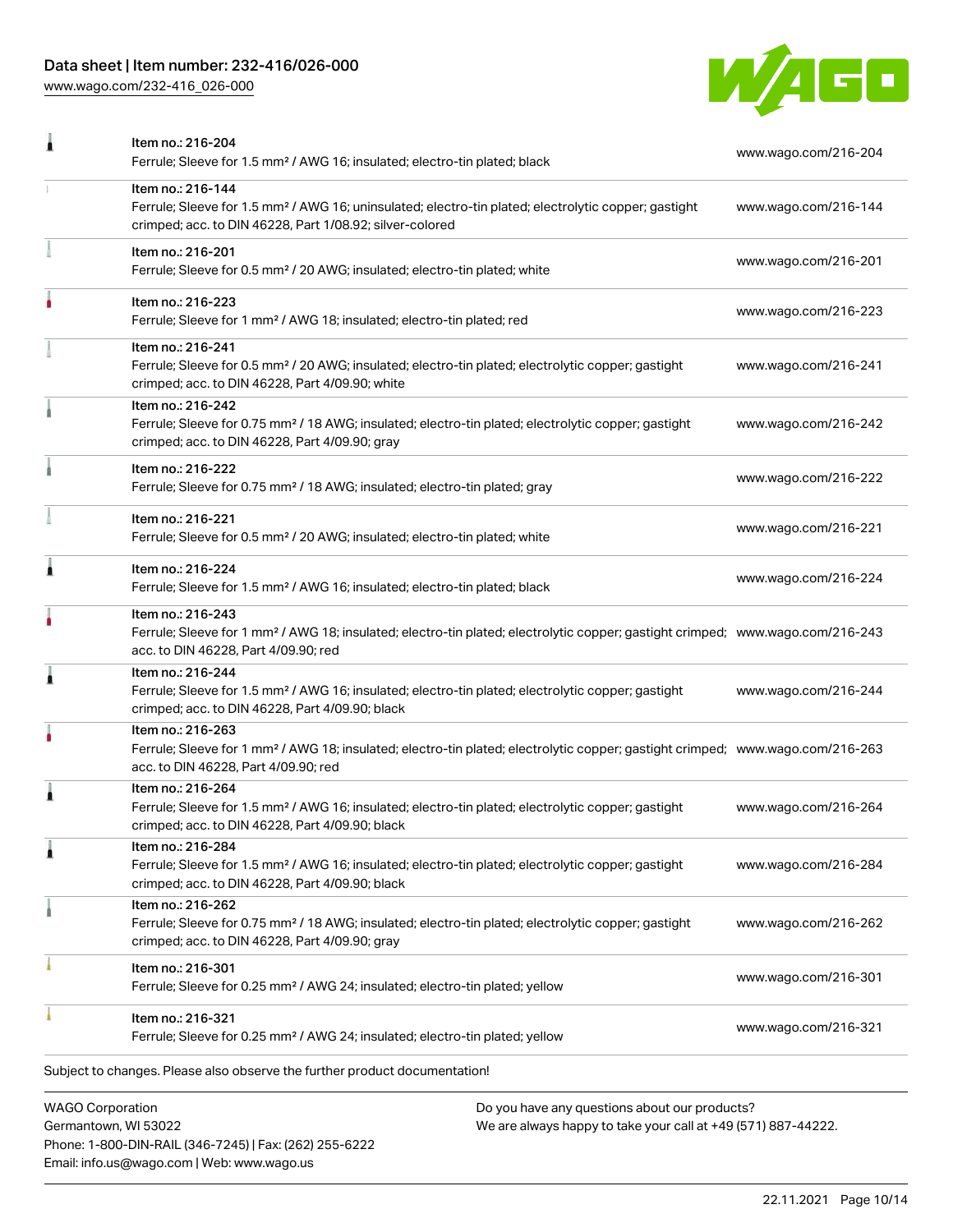Phone: 1-800-DIN-RAIL (346-7245) | Fax: (262) 255-6222

Email: info.us@wago.com | Web: www.wago.us

[www.wago.com/232-416\\_026-000](http://www.wago.com/232-416_026-000)



| Item no.: 216-322<br>Ferrule; Sleeve for 0.34 mm <sup>2</sup> / 22 AWG; insulated; electro-tin plated; green |                                                                                                                        |                                                               |                      | www.wago.com/216-322 |
|--------------------------------------------------------------------------------------------------------------|------------------------------------------------------------------------------------------------------------------------|---------------------------------------------------------------|----------------------|----------------------|
|                                                                                                              | Item no.: 216-302<br>Ferrule; Sleeve for 0.34 mm <sup>2</sup> / 22 AWG; insulated; electro-tin plated; light turquoise |                                                               | www.wago.com/216-302 |                      |
| Strain relief                                                                                                |                                                                                                                        |                                                               |                      |                      |
| Strain relief housing                                                                                        |                                                                                                                        |                                                               |                      |                      |
|                                                                                                              | Item no.: 232-646                                                                                                      |                                                               |                      |                      |
|                                                                                                              | Strain relief housing; orange                                                                                          |                                                               |                      | www.wago.com/232-646 |
| Insulations stops                                                                                            |                                                                                                                        |                                                               |                      |                      |
| Insulation stop                                                                                              |                                                                                                                        |                                                               |                      |                      |
|                                                                                                              |                                                                                                                        |                                                               |                      |                      |
|                                                                                                              | Item no.: 231-672                                                                                                      |                                                               |                      |                      |
|                                                                                                              | Insulation stop; 0.75 - 1 mm <sup>2</sup> ; dark gray                                                                  |                                                               |                      | www.wago.com/231-672 |
|                                                                                                              |                                                                                                                        |                                                               |                      |                      |
|                                                                                                              |                                                                                                                        |                                                               |                      |                      |
|                                                                                                              | Item no.: 231-670<br>Insulation stop; 0.08-0.2 mm <sup>2</sup> / 0.2 mm <sup>2</sup> "s"; white                        |                                                               |                      | www.wago.com/231-670 |
| Leece                                                                                                        |                                                                                                                        |                                                               |                      |                      |
|                                                                                                              |                                                                                                                        |                                                               |                      |                      |
|                                                                                                              | Item no.: 231-671                                                                                                      |                                                               |                      | www.wago.com/231-671 |
|                                                                                                              | Insulation stop; 0.25 - 0.5 mm <sup>2</sup> ; light gray                                                               |                                                               |                      |                      |
| <b>Downloads</b><br>Documentation<br><b>Additional Information</b><br>Technical explanations                 |                                                                                                                        | 2019 Apr 3                                                    | pdf<br>2.0 MB        | Download             |
|                                                                                                              |                                                                                                                        |                                                               |                      |                      |
| <b>CAD</b> files                                                                                             |                                                                                                                        |                                                               |                      |                      |
| CAD data                                                                                                     |                                                                                                                        |                                                               |                      |                      |
|                                                                                                              | 2D/3D Models 232-416/026-000                                                                                           |                                                               | <b>URL</b>           | Download             |
| CAE data                                                                                                     |                                                                                                                        |                                                               |                      |                      |
| EPLAN Data Portal 232-416/026-000                                                                            |                                                                                                                        |                                                               | <b>URL</b>           | Download             |
|                                                                                                              | EPLAN Data Portal 232-416/026-000                                                                                      |                                                               | <b>URL</b>           | Download             |
|                                                                                                              | ZUKEN Portal 232-416/026-000                                                                                           |                                                               |                      |                      |
|                                                                                                              | Subject to changes. Please also observe the further product documentation!                                             |                                                               |                      |                      |
| <b>WAGO Corporation</b>                                                                                      |                                                                                                                        | Do you have any questions about our products?                 |                      |                      |
| Germantown, WI 53022                                                                                         |                                                                                                                        | We are always happy to take your call at +49 (571) 887-44222. |                      |                      |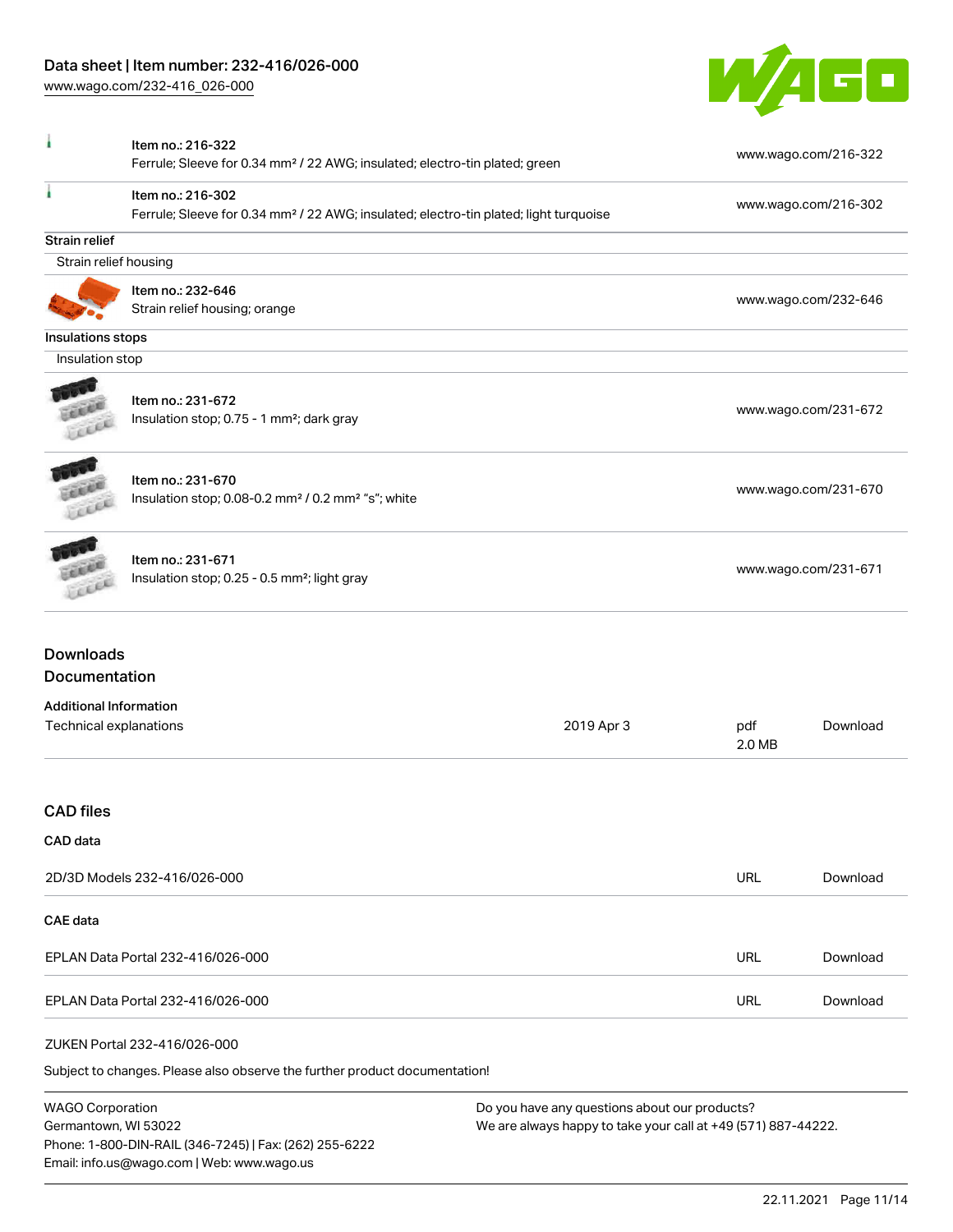

|  | Download |
|--|----------|
|  |          |

### Environmental Product Compliance

Compliance Search

| Environmental Product Compliance 232-416/026-000                                                       | URL | Download |
|--------------------------------------------------------------------------------------------------------|-----|----------|
| 1-conductor female connector, angled; CAGE CLAMP <sup>®</sup> ; 2.5 mm <sup>2</sup> ; Pin spacing 5.08 |     |          |
| $mm$ ; 16-pole; 2,50 $mm$ ?; orange                                                                    |     |          |

#### Installation Notes



Inserting a conductor via 3.5 mm screwdriver – CAGE CLAMP® actuation parallel to conductor entry.



Inserting a conductor via 3.5 mm screwdriver – CAGE CLAMP® actuation perpendicular to conductor entry.



Inserting a conductor into CAGE CLAMP® unit via operating lever (231-291).



Inserting a conductor via operating tool.

Subject to changes. Please also observe the further product documentation!

WAGO Corporation Germantown, WI 53022 Phone: 1-800-DIN-RAIL (346-7245) | Fax: (262) 255-6222 Email: info.us@wago.com | Web: www.wago.us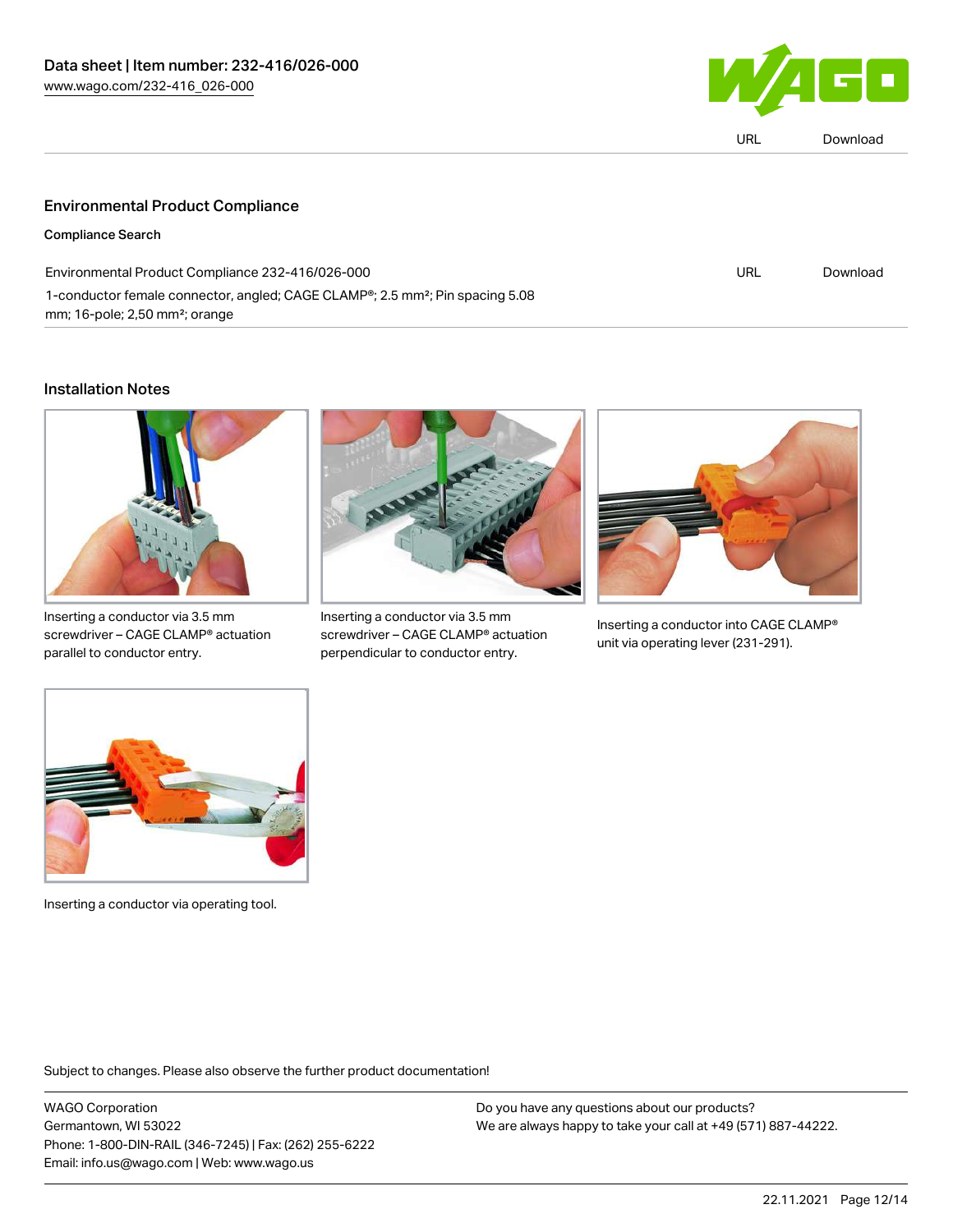



Coding a female connector by removing coding finger(s).



Testing – female connector with CAGE CLAMP®

Integrated test ports for testing perpendicular to conductor entry via 2 or 2.3 mm Ø test plug

#### Installation



Male connector with strain relief plate



Strain relief housing shown with a male connector equipped with CAGE CLAMP®

Subject to changes. Please also observe the further product documentation!

WAGO Corporation Germantown, WI 53022 Phone: 1-800-DIN-RAIL (346-7245) | Fax: (262) 255-6222 Email: info.us@wago.com | Web: www.wago.us